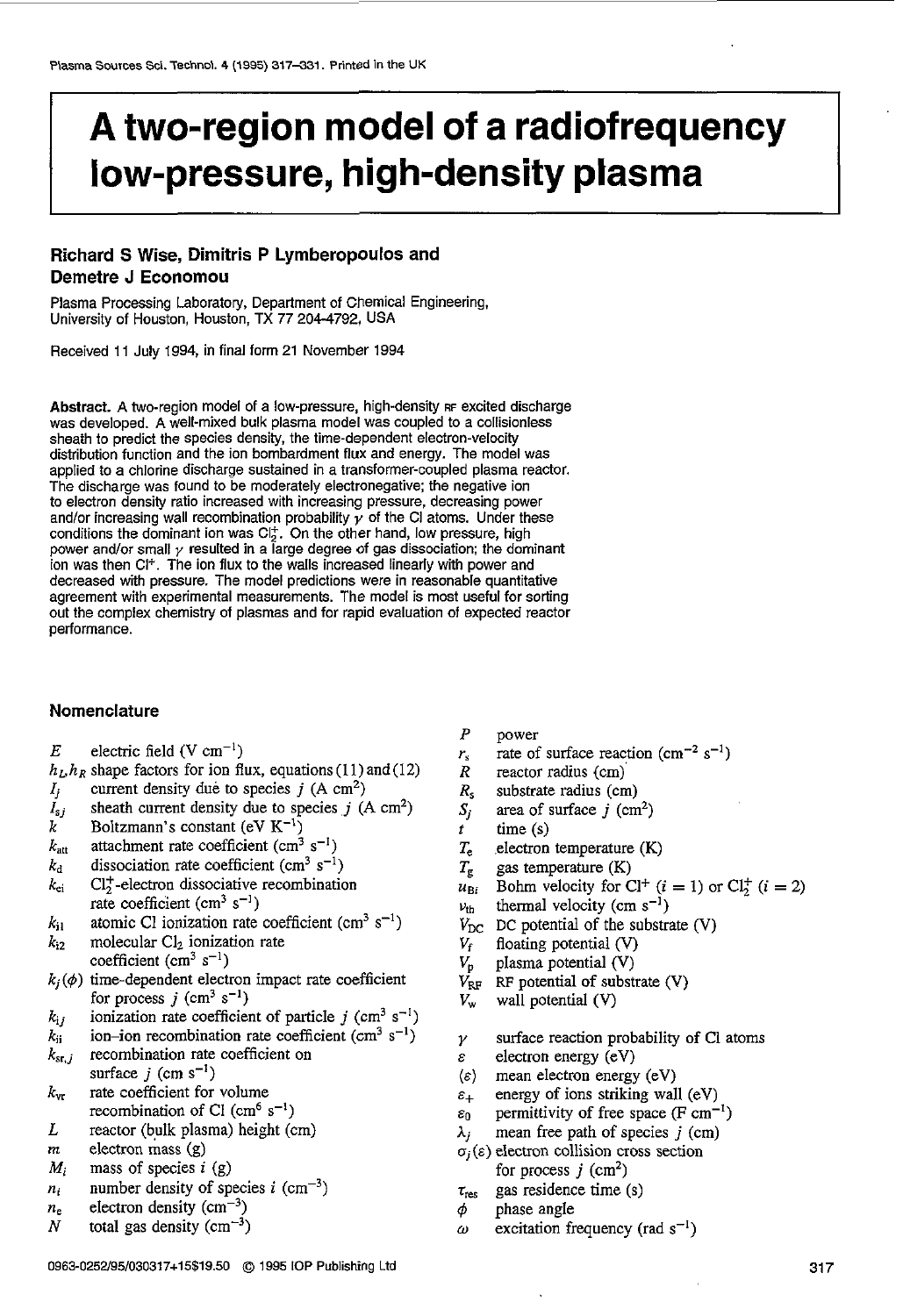# 1. **Introduction**

Plasma etching and deposition of thin films are crucial operations in the manufacturing of microelectronic circuits. As device dimensions 'continue to shrink, mocess requirements become ever more stringent. For example, fabrication of the next generation devices requires accurate patterning of linewidths less than  $0.\overline{3}5$  *um*, uniformity better than a few percent over wafers of  $> 200$  mm diameter and no radiation damage. **In** order to meet these demands, new plasma sources, termed high-density plasmas (HDPs), are currently under active development [I]. These sources operate at low gas pressure (0.1-50 mTorr) to help achieve better etching anisotropy and uniformity (low pressure may also result in less contamination), and high plasma density  $($  $10^{11}$  cm<sup>-3</sup>) to enhance etching rate. Examples include inductively (or transformer) coupled plasmas (ICP or TCP), helicon, helical resonator and electron cyclotron resonance (ECR) plasmas [I].

Mathematical models and numerical simulations can provide valuable insight into plasma reactor performance as design and operating conditions vary, and can aid in the development of new plasma sources. Although large-scale global reactor simulations provide a wealth of information on the spatiotemporal plasma dynamics **[Z,** 31, these simulations are computationally expensive. An alternative approach separates the reactor into two regions, namely bulk plasma and sheath (see figure 1). **A**  model is written for each region, and the two models are 'patched' at the plasma-sheath interface. This approach was developed for capacitively coupled reactors **[4,5],**  but it can be extended to HDP sources *[6].* The tworegion model can be very useful for sorting out the complex chemistry of mixed-gas plasmas. Importantly, the short CPU time requirements of the two-region model allow detailed evaluations of the plasma chemistry through sensitivity analysis. The dominant chemical reactions thus identified can then be used in a largescale simulation to obtain a complete picture of the spatiotemporal plasma dynamics.

In this paper we present a two-region model of a radiofrequency low-pressure, high-density plasma source. **A** chlorine discharge sustained in a TCPnCP source is considered **as** a case study. However, the model can be applied to other gases, including mixedgas plasmas, as well as other HDP sources. For example, we have applied the same model to a chlorineargon mixture. Our goal here is to demonstrate the approach rather than present applications to many different systems.

Previous work on the subject related to HDP sources has been reported by Lieberman and Gottscho [l] for an argon discharge and recently by Lee et *al* [6] for an oxygen discharge. Lee et *nf [6],* assumed a Maxwellian electron-energy distribution function (EEDF) and solved for a steady-state discharge (no time-dependent electron density and electron-impact rate coefficients). In *our* approach, we solve for the EEDF, and we also consider the time-dependence of the electron properties (density and energy) and the electron-impact reaction rate coefficients.



Figure **1. A** schematic diagram of a cylindrical high-density plasma source. The reactor is separated into **bulk** plasma and sheath. The substrate may be biased. The sheath thickness is shown exaggerated for clarity.

# **2. The development of the model**

**A** schematic diagram of the reactor is shown in figure 1. The plasma is generated by RF coils. The substrate electrode may or may not be biased by a separate RF source. The main assumptions of the model are the following.

(i) The bulk plasma is 'well mixed'. This assumption implies that all species densities and electric field are spatially uniform in the bulk plasma. Despite the low operating pressures, species gradients may still exist, especially for electrons and ions. However, we use this assumption for simplicity. **A** correction factor based on work by Godyak **[7J** is used to account for the drop in the positive ion density from the bulk plasma to the sheath edge. Alternatively, an ambipolar diffusion profile could be used **for** the charged species.

(ii) The sheath is collisionless. This is an excellent assumption for the range of operating conditions considered in this work. The sheath is only a few Debye lengths  $\lambda_D$  ( $\lambda_D$  < 100  $\mu$ m) thick, while the charged species mean free path is about 1 cm at 10 mTorr. The fact that the sheath is collisionless is highly advantageous from the computational point of view. The actual potential distribution in the sheath is not needed in order to determine the energy of charged particles striking the wall. One needs to know only the *potential difference* between the plasma and the wall. **Also,** the ion flux striking the wall is equal to the ion flux entering at the sheath edge. Finally, the exact location of the bulk plasma-sheath interface is immaterial in determining the charged particle flux and energy, as long as the correct potential difference is used.

(iii) Because the sheaths are so thin, the dimensions of the bulk plasma **are** essentially those of the vessel.

(iv) The bulk plasma is electrically neutral. This assumption is approximately correct since significant charge separation occurs over a length scale equal to  $\lambda_D$  while the dimensions of the bulk plasma are of order several centimetres.

(v) The total number density of species in the reactor is constant.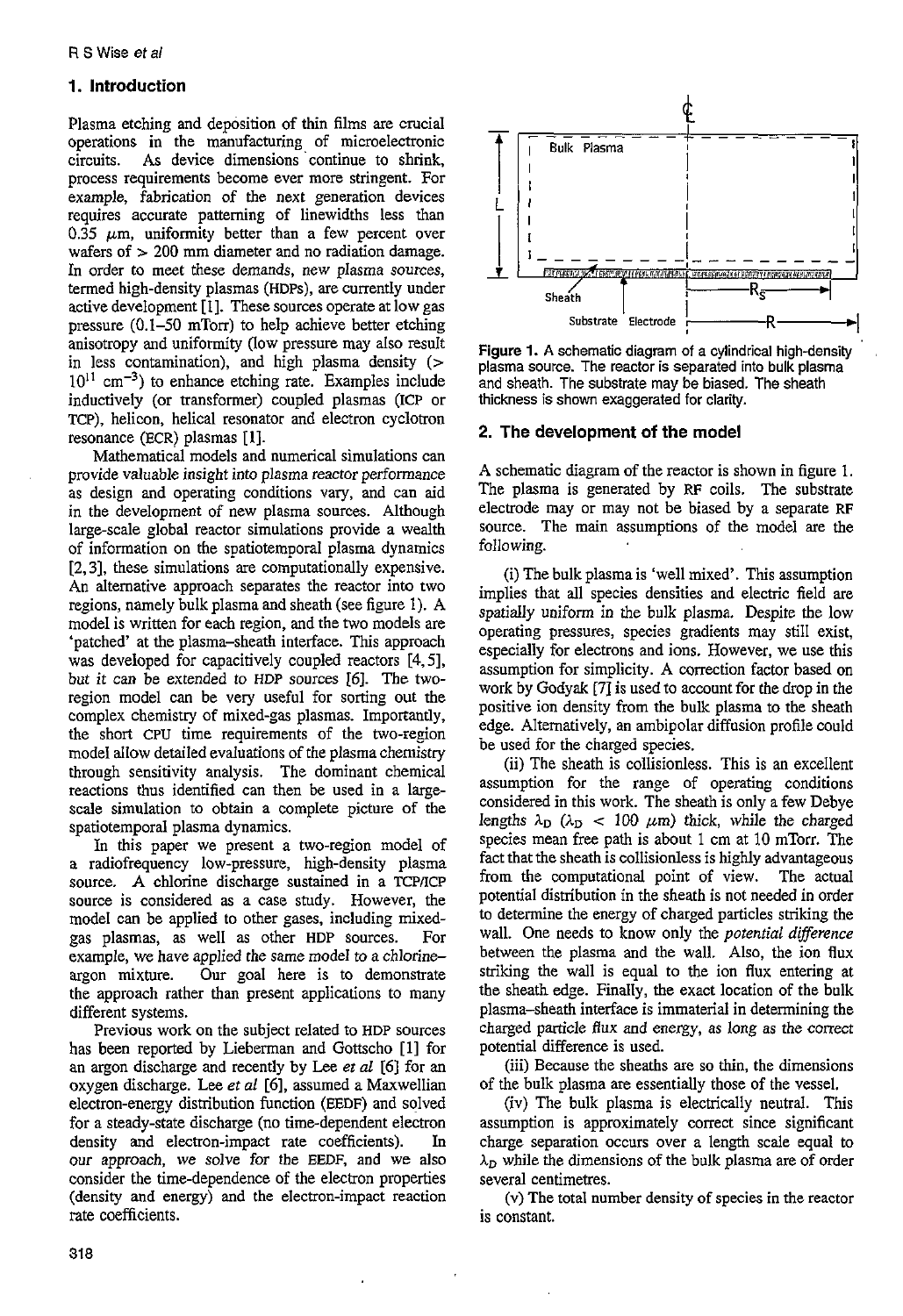

Figure 2. An overview of the modular approach used to speed up calculations. Information exchange between the modules *is* shown. Subscript e refers to electrons. Subscripts  $n, +$  and  $-$  refer to neutrals, positive ions and negative ions respectively.

(vi) **A** neutral energy balance is not included at the present stage of the model. The gas temperature was assumed constant at  $T<sub>g</sub> = 500$  K, as determined for the bulk plasma under simllar conditions by direct simulation Monte Carlo methods.

The goal is to determine the density of the charged and neutral species, the self-sustaining electric field and the electron velocity distribution function **(EVDF)**  in the bulk, and the energy and flux of ions striking the walls for given system geometry and operating parameters (gas flow, pressure, frequency, power, wall material and potential, and so on). In order to achieve this goal, a coupled system of equations is solved, including conservation equations for species density, a power balance, the Boltzmann equation for the EVDF and sheath equations. In order to improve the computational efficiency further, the system is decomposed into four modules, coupled with one another as shown in figure *2.* 

(i) Module I, the dynamic Monte Carlo **(DMC)**  simulation module, determines the **EVDF** for given electric field and plasma composition (neutral and charged species densities). Cross sections for all reactions involving electrons are also required as input to this module. From the **EVDF,** electron-impact reaction rate coefficients are calculated for use in the other modules.

(ii) **Mndo!e** LT consists of electron density and power balance equations to determine the self-sustaining electric field and electron density. It requires the neutral and ionic species densities, power delivered to the system and reaction rate coefficients as input.

(iii) Module 111 consists of mass balance equations for the neutral and ionic species, and provides the density of these species. It requires the electron density and reaction rate coefficients as input.

(iv) Module IV, the sheath module, **uses** an analytic expression for the collisionless sheath over a substrate,

which can be floating, earthed or biased. It provides the flux and energy of charged paxticles striking the wall. It requires knowledge of the charged species density and electron energy **at** the sheath edge, as well as information about the electrical state of the wall (floating, earthed **or**  biased).

The modular approach is convenient since one can take advantage of the physics of the problem to speed up the calculation. For example, neutral and ionic species are too massive to respond to the changes in the RF (13.56 **MHz)** field. Furthermore, neutral and ionic species reactions can occur on time scales of tens of milliseconds. Hence, the density of these species attains an essentially time-independent 'quasi-steady' state. In contrast, electrons respond on a nanosecond time scale and hence can follow the variations in the field. Hence the electron-impact reaction rate coefficients (module I) and electron density (module **U)** can be modulated at 13.56 MHz. By artificially splitting the equations describing processes with vastly different time scales (nanoseconds versus milliseconds) one avoids the tedious time integration over many hundreds **of**  thousands of **RF** cycles, which would otherwise be needed in order to achieve the periodic steady-state condition of the self-sustained discharge.

The flow of information is also shown in figure 2.<br>Information is cycled back and forth among the modules until convergence is attained. In the two-region formulation, modules I, *II* and **111** constitute the bulk plasma, while module **IV** is the sheath. **A** detailed description of each module is given below.

#### **2.1.** The **bulk plasma**

**2.1.1.** Module I: **dynamic** Monte **Carlo simulation.**  This module uses a stochastic simulation referred to as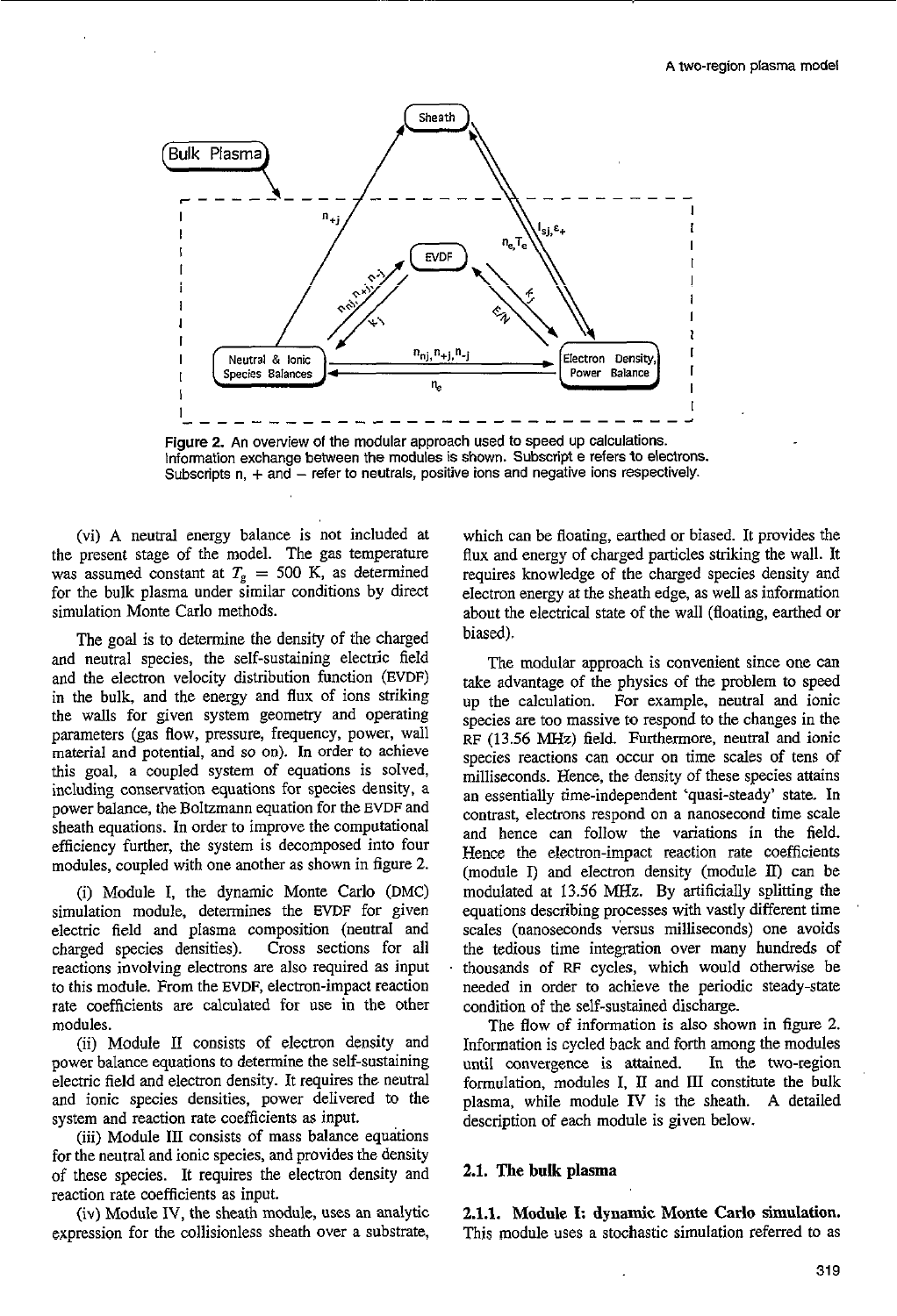the dynamic Monte Carlo simulation 181 to solve for the EVDF and in turn to provide the rate coefficients of electron-impact reactions. These coefficients are of electron-impact reactions. in general phase-shifted with respect *to* the sinusoidal sustaining electric field because, at low pressures, the energy relaxation frequency is lower than the applied frequency of 13.56 **MHz.** Hence the quasi-steady-state approximation, which is valid at pressures exceeding several hundred milli-Torr [9,10], cannot be used under the present conditions.

Module **I** requires cross section data of electron , collisions, the electric field and the plasma composition **as** input. These quantities are known at the beginning of any given instance of the DMC module being called upon. The trajectory of an electron in free flight is described by integrating Newton's equations of motion. The probability that the electron will not experience a collision is given by

$$
PNC = 1 - \sum_{i,j} P_{ij}^{C}
$$
  
= 1 - \Delta t \sum\_{i,j} n\_j u\_0 2\pi \int\_0^{\pi} \sigma\_{ij}(u\_0, \chi') \sin \chi' d\chi' (1)

whereas the probability that the electron will suffer a collision of type *i* with a particle of type *j* is given by

$$
P_{ij}^{\rm C} = \Delta t \, n_j u_0 2\pi \int_0^\pi \sigma_{ij}(u_0, \chi') \sin \chi' \, \mathrm{d}\chi'
$$
 (2)

where  $\Delta t$  is the time step,  $n_j$  is the density of the collision partner,  $u_0$  is the electron speed prior to the collision (the neutral species are assumed to be motionally frozen relative to the electrons) and  $\sigma_{ij}$  is the differential cross section for the collision process of type *i* with a particle of type *j.* The latter is a function of the electron speed prior to collision and the scattering angle  $\chi$ . A random number, *r*, uniformly distributed over [0,1] dictates whether the electron continues its trajectory unimpeded

$$
r \leqslant P^{\text{NC}} \tag{3}
$$

or undergoes a collision of a specific type *i* (ionization, excitation, elastic and so on) with particle *j* (atomic and molecular species)

$$
P^{NC} + \sum_{l=1}^{k-1} P_l^C \leqslant r < P^{NC} + \sum_{l=1}^{k} P_l^C \tag{4}
$$

where each value of  $l$  corresponds to a unique pair  $(i, j)$ . Once the collision type has been determined, the energy of the electron is revised according to the collision characteristics (such **as** whether it is elastic or inelastic). The velocity of the electron is then updated based on the scattering and azimuthal angles. The scattering angle distribution function used in this study was uniform (that is, for isotropic scattering).

To account for production and loss of electrons (for **examp!e, by ionization** and attachment)\* **electrons are** 

removed or added to maintain the number of simulated electrons within a specified range. Typically 100- 300 electrons are initially assigned velocities randomly selected from a Maxwell-Boltzmann distribution with an average energy of 1 eV. On the first application of the DMC module, no statistics **are** recorded for the first 10-50 RF cycles so as to allow the electrons to relax to the applied electric field. **On** subsequent application of the DMC module, with updated electric field and gas composition, the electrons retain their velocity components as predicted by the previous application. Statistics **are** accumulated over 50-100 RF cycles.

**As** electrons are moved forward in time, the velocity components are recorded at specific times in the RF cycle (phase angles  $\phi$ ), and statistics are accumulated. Numerically, the time-dependent electron-energy distribution function (EEDF),  $f(\varepsilon; \phi)$ , is computed on discrete elements  $\Delta \varepsilon_i \Delta \phi_j$  located around  $\varepsilon_i$  and  $\phi_i$ . As the simulation advances in time, the appropriate  $(\varepsilon_i, \phi_j)$  bins of the EEDF are updated. The time-dependent electron-impact rate coefficients,  $k_{ij}(\phi)$ , are obtained by numerically computing the integral

$$
k_{ij}(\phi) = \left(\frac{2}{m}\right)^{1/2} \int_0^\infty \sigma_{ij}(\varepsilon) f(\varepsilon; \phi) \sqrt{\varepsilon} \, \mathrm{d}\varepsilon. \tag{5}
$$

By computing the rate coefficients through direct integration over the EEDF, there is no need to resolve the EEDF, thereby reducing the computational burden. The DMC module provided all electron-impact rate coefficients as a function **of** phase in the RF cycle, which were needed in the rest of the modules. The collisional processes included in the simulation are shown in table 1. The cross sections for electron impact reactions have been given elsewhere [9,10].

The DMC simulation method has some advantages over the null-collision Monte Carlo (NCMC) method, which is widely used to calculate the EVDF. The latter method requires the electron free-flight distribution (FFD) **as** an input to the simulation. **In** contrast, the DMC fact, the free-flight distribution is an output of the DMC simulation. In addition, the DMC simulation requires fewer random numbers per time step to describe the stochastic electron collision processes, and no artificial processes (null collisions) are introduced.  $i$  simulation does not require knowledge of the FFD. In

**2.1.2. Module II: neutral and ionic species density balances.** Differential mass conservation equations were written for the heavy species (atomic and molecular written for the heavy species (atomic and molecular neutral species and ions) for a spatially uniform plasma. In the case of a chlorine plasma, these balances become (see the nomenclature for meanings of symbols)

$$
\frac{dn_{Cl}}{dt} = k_{\text{att}} n_{e} n_{Cl_{2}} + 2k_{\text{d}} n_{e} n_{Cl_{2}} + 2k_{\text{ii}} n_{Cl} - n_{Cl^{+}} + k_{\text{ii}} n_{Cl} - n_{Cl^{+}} + 2k_{\text{ei}} n_{e} n_{Cl^{+}} + u_{\text{B1}} n_{Cl^{+}} \frac{S_{L} h_{L,Cl^{+}} + S_{R} h_{R,Cl^{+}}}{V_{\text{pl}}} - k_{\text{11}} n_{e} n_{Cl} - 2k_{\text{vr}} n_{Cl}^{2} N - \frac{n_{Cl}}{\tau_{\text{res}}} - \sum_{j} k_{\text{sr},j} \frac{S_{j}}{V_{\text{pl}}} n_{Cl}
$$
 (6)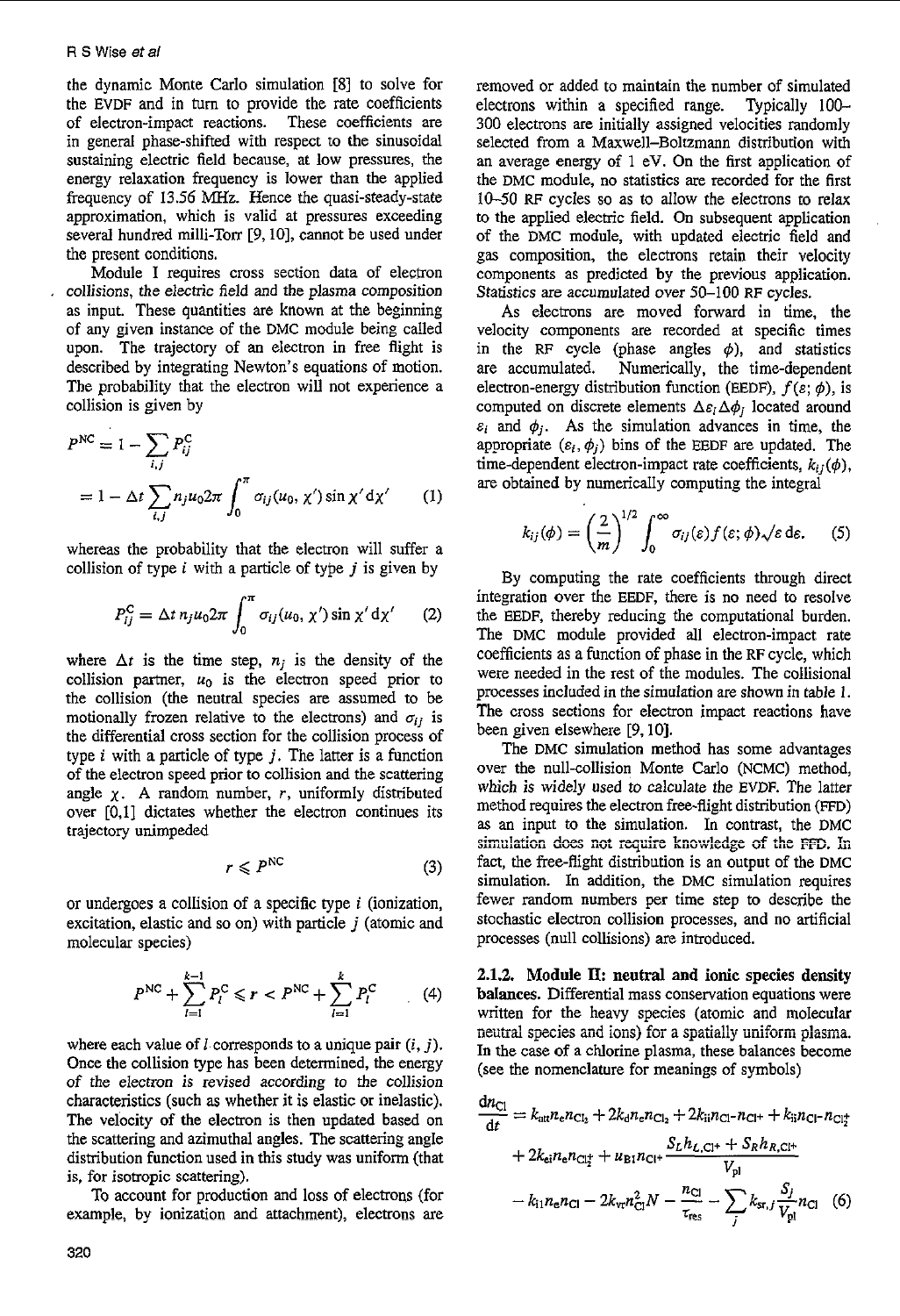| Process                                                                                                                                                                                      | Reaction                                                                                                                                                                                                                                                           | Threshold<br>energy<br>(eV)                          |
|----------------------------------------------------------------------------------------------------------------------------------------------------------------------------------------------|--------------------------------------------------------------------------------------------------------------------------------------------------------------------------------------------------------------------------------------------------------------------|------------------------------------------------------|
| Electron impact reactions<br>Dissociative excitation                                                                                                                                         | $Cl_2 + e \rightarrow Cl_2^*(C^T\Pi) + e \rightarrow 2Cl + e$                                                                                                                                                                                                      | 3.12                                                 |
| Electronic excitations (molecular)<br>$B^3\Pi$<br>$21$ T and $21$ $\Sigma$                                                                                                                   | $Cl2 + e \rightarrow Cl2* + e$                                                                                                                                                                                                                                     | 2.49<br>9.25                                         |
| Electronic excitations (atomic)<br>4s<br>4p<br>3d<br>5p<br>4d<br>5d                                                                                                                          | $Cl + e \rightarrow Cl^* + e$                                                                                                                                                                                                                                      | 8.90<br>10.40<br>10.90<br>11.80<br>12.00<br>12.40    |
| Vibrational excitation<br>Molecular ionization<br>Atomic ionization<br>Dissociative attachment<br>Electron-ion neutralization<br>Momentum transfer (atomic)<br>Momentum transfer (molecular) | $Cl2 + e \rightarrow Cl2* + e$<br>$Cl_2 + e \rightarrow Cl_2^+ + 2e$<br>$Cl + e \rightarrow Cl^+ + 2e$<br>$Cl_2 + e \rightarrow Cl_2^{-*} \rightarrow Cl^- + Cl$<br>$e + Cl_2^+ \rightarrow 2Cl$<br>$e + Cl \rightarrow e + Cl$<br>$e + Cl_2 \rightarrow e + Cl_2$ | 0.0689<br>11.47<br>12.99<br>0.0<br>0.0<br>0.0<br>0.0 |
| Other reactions<br>lon-ion recombination<br>lon-ion recombination<br>Volume recombination                                                                                                    | $Cl2+ + Cl- \rightarrow Cl2 + Cl1$<br>$Cl^+ + Cl^- \rightarrow 2Cl$<br>$Cl + Cl + M \rightarrow Cl_2 + M$                                                                                                                                                          |                                                      |

Table **1.** Important collision processes in a chlorine discharge.

$$
\frac{dn_{Cl^-}}{dt} = k_{\text{att}} n_{\text{e}} n_{\text{Cl}_2} - k_{\text{ii}} n_{\text{Cl}^-} n_{\text{Cl}^+} - k_{\text{ii}} n_{\text{Cl}^-} n_{\text{Cl}_2^+} - \frac{n_{\text{Cl}^-}}{\tau_{\text{res}}} \tag{7}
$$

$$
\frac{dnc_{\text{I}+}}{dt} = k_{11}n_{\text{e}}n_{\text{Cl}} - k_{\text{ii}}n_{\text{Cl}}n_{\text{Cl}+}
$$

$$
- u_{\text{B}1}n_{\text{Cl}+} \frac{S_Lh_{L,\text{Cl}+} + S_Rh_{R,\text{Cl}+}}{V_{\text{pl}}} - \frac{n_{\text{Cl}+}}{\tau_{\text{res}}}.
$$
(8)

 $\overline{A}$ 

In order of appearance of the terms on the righthand side of equation *(6),* atomic chlorine is produced by attachment to and dissociation of molecular chlorine, by ion-ion (volume) recombination, by dissociative electron-ion (volume) recombination of  $Cl_2^+$  and by  $Cl^+$ ion recombination on the reactor walls. It is lost by ionization, volume recombination, gas flow out of the reactor and wall recombination. In equation *(7),* negative  $Cl^-$  ions are produced by electron attachment and are lost by ion-ion recombination and gas flow. Negative ion losses to the walls of the reactor were assumed negligible because of the unfavourable potential gradient at the wall, which repels negative ions. In equation **(8),**  positive C1+ ions are produced by ionization, and are lost by ion-ion recombination, flow to the walls and gas flow out of the reactor. In general, losses of charged particles by gas flow are negligible. However, gas flow may be an important loss mechanism for neutral particles. Wall recombination was taken to be linear in CI density (assuming a surface saturated with Cl), thus

$$
r_{\rm sr} = k_{\rm sr} n_{\rm Cl} \tag{9}
$$

**with** 

$$
k_{\rm sr} = \frac{\gamma}{4} v_{\rm th} = \frac{\gamma}{4} \left( \frac{8kT_{\rm g}}{\pi M_{\rm Cl}} \right)^{1/2} \tag{10}
$$

where  $\gamma$  is a reaction probability particular to the surface of interest. In our case, we used  $\gamma = 8.2 \times 10^{-3}$  for the substrate and for all other walls exposed to the plasma, except where noted. Also,  $h_{Ri}$  is a correction factor to account for the density drop of positive ion *i* from the bulk plasma to the radial sheath edge,  $h_{Li}$  is the corresponding correction factor for the axial sheath, and  $u_{\text{Bi}}$  is the Bohm velocity for that ion. An expression suggested by Godyak **[7,** I] was used for the density correction factor written as

$$
h_{Rj} = \frac{0.8}{(4 + R/\lambda_j)^{1/2}}\tag{11}
$$

$$
h_{Lj} = \frac{0.86}{\left[3 + \frac{L}{(2\lambda_j)}\right]^{1/2}}
$$
 (12)

where  $R$  and  $L$  are the dimensions of the source (figure 1) and  $\lambda_i$  is the mean free path of ion *j*. Equations  $(11)$  and  $(12)$  are applicable to electropositive discharges. They are expected also *to* be applicable to the **HDP** chlorine system under conditions of high power, low pressure and low values of the wall recombination probability  $\gamma$  of Cl atoms. Under these conditions the gas is highly dissociated (see results below) and the discharge is only slightly electronegative. When the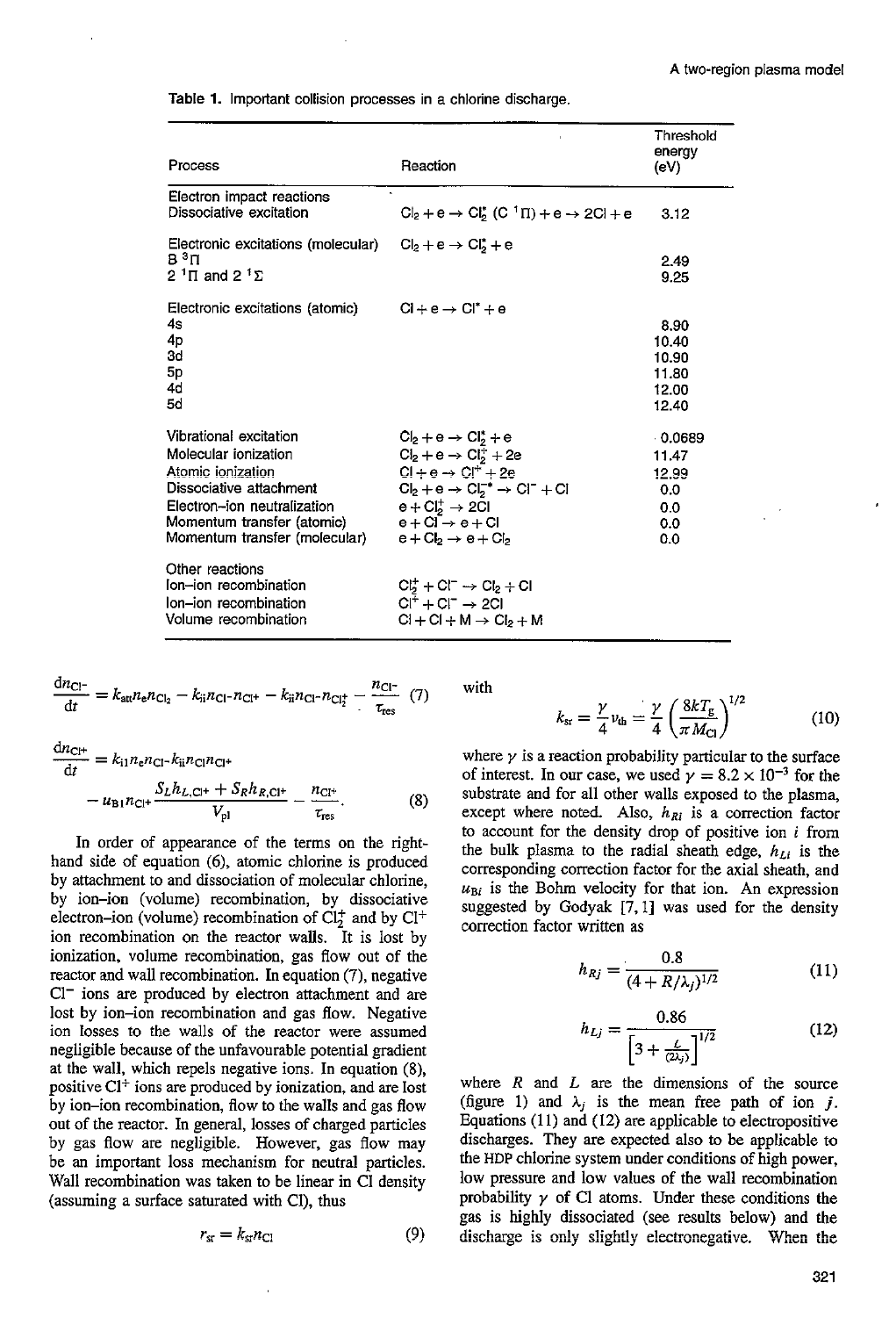negative ion density becomes appreciable, correction factors can be introduced into equations (11) and **(12).** In view of the favourable agreement of our model predictions with available experimental data (see figures 6 and **8** later), we felt that such corrections were not necessary at this stage of development of the model.

The atomic and molecular species are too massive to respond to the rapid variations of the applied field. **In** addition, neutral and ionic species reactions occur over time scales much longer than the applied frequency. **Thus the** time derivatives of the heavy-species density were set equal to zero, neglecting the small variation over an RF period. The  $Cl_2^+$  ion density was found by using the electroneutrality constraint

$$
n_{\text{Cl}_2^+} = n_{\text{Cl}^-} + \langle n_{\text{e}} \rangle - n_{\text{Cl}^+}
$$
 (13)

where  $\langle n_e \rangle$  is the time-average electron density. The Clz density was obtained from an overall chlorine mass balance (the total number density was assumed constant).

**2.1.3.** Module **IJX** electron density and power balance. This module consists of two nonlinear equations to determine the self-sustaining electric field (which is assumed **to** be sinusoidal) and the electron balance reads

density waveform. The time-dependent electron density  
balance reads  

$$
\frac{dn_e}{dt} = k_{i1}n_{Cl}n_e + k_{i2}n_{Cl_2}n_e - k_{att}n_{Cl_2}n_e
$$

$$
- \frac{n_e}{\tau_{res}} - \sum_j u_{Bj}n_j \frac{S_Lh_{Lj} + S_Rh_{Rj}}{V_{pl}} - k_{ei}n_{Cl_2^*}n_e.
$$
 (14)

Equation (14) is subject to the periodic steady state condition

$$
\int_0^\tau \frac{dn_e}{dt} dt = 0.
$$
 (15)

The terms on the right-hand side of equation (14) account for electron production by ionization of atomic and molecular chlorine and for electron loss by the container and electron-ion (volume) recombination. In the self-sustained discharge, the total charge flow to the walls must be balanced. Since negative ions are excluded from the walls, the electron current to the wall must equal the positive ion current over an RF cycle. This is the reason that the electron flux to the walls has been replaced by the ion flux as given by the summation term in equation (14), assuming singly charged ions. Again, gas flow is a negligible contributor to eiectron *ioss.* Equation **(i4j** may be integrated to yield an expression of the form attachment, gas flow, recombination on the walls of

$$
n_e(t) = n_e(0) f_h(k_j(t), n_j) + f_i(k_j(t), n_j).
$$
 (16)

Functions  $f_h$  and  $f_i$  depend on the density  $n_i$  of heavy species (obtained from module **E),** and the rate coefficients *kj,* which, for electron-impact reactions, are *taken* from module I.

The power balance formulation is an extension of our previous work on higher pressure plasmas [IO]. The main difference with the earlier work is that, in the lowpressure **HDP** examined here, significant power loss may occur because of ion acceleration and loss to the walls of the container. The power input to the system by the RF coil is consumed by the following processes: (i) electron power losses due to elastic and inelastic (excitations, ionizations, attachment and electron-ion volume recombination) collisions with neutral species and ions, (ii) power loss due to electron flow to the walls and (iii) power loss due to the positive ion flow loss to electrons (mechanisms (i) and (ii)) is given by U01  $\times$  **1** to the walls. Neglecting two-step ionization, the power

$$
\frac{P_{\rm el}}{V_{\rm pl}} = \sum_{j, \rm el} \frac{2m}{M_j} k_{mj} n_j n_{\rm e} \langle \varepsilon \rangle + \sum_{j, \rm inel} k_j n_j n_{\rm e} \varepsilon_j + \sum_{j, \rm ions} k_{lj} n_j n_{\rm e} \langle \varepsilon \rangle \tag{17}
$$

where  $k_{ij}$  is the ionization rate coefficient for process  $j$ and  $\varepsilon_j$  is the threshold energy for process *j*. In equation (17), the sums represent power loss due to elastic collisions, inelastic collisions and wall and volume recombination of eIectrons. The power consumed for ion acceleration towards the walls is

$$
P_{\text{ions}} = \sum_{j} I_{sj} (V_{\text{p}} - V_{\text{f}}) S_{j}
$$
 (18)

where  $I_{sj}$  is given by equation (20) below. The total power supplied by the RF coil is

$$
P_{\text{total}} = P_{\text{el}} + P_{\text{ions}}.\tag{19}
$$

Note that additional power may be injected into the reactor by an RF supply biasing the substrate electrode (see below).

#### **2.2. The sheath** (module IV)

This module solves for the energy and flux of positive ions striking the wall, assuming a collisionless sheath (see assumption (ii) above). Although the EVDF may not be Maxwellian, electron fluxes through the sheath are calculated **as** if the distribution were Maxwellian at an equivalent electron 'temperature'. The latter is found from  $kT_e = \frac{2}{3} \langle \varepsilon \rangle$ , with the average electron energy  $\langle \varepsilon \rangle$ computed through the EVDF. It was further assumed that the negative ion flux striking the walls is zero.

In HDP sources, plasma generation is substantially decoupled from the substrate bias and the plasma potential does not oscillate violently as in capacitively coupled systems (unless significant capacitive coupling from the coils exists). In general, ions respond not to this oscillating potential but rather to the time-average plasma potential  $V_p$ . Consider a substrate in contact with the plasma. An ion sheath separates the substrate from the bulk plasma. Positive ions are accelerated in the pre-sheath region and enter at the sheath edge with a velocity equal to the Bohm velocity. If the ion density at the sheath edge is *nsj,* then the current density due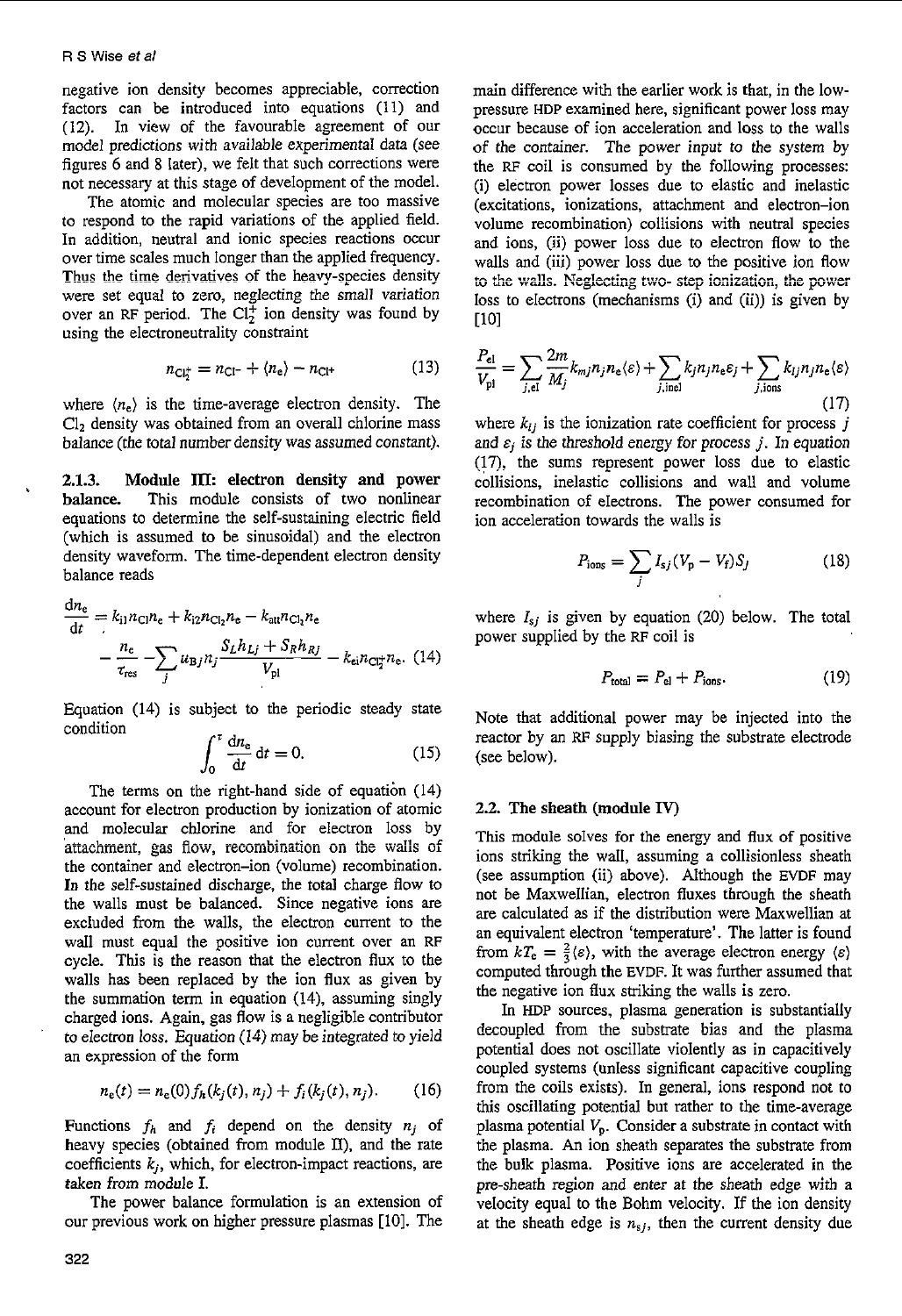to ion *j* entering the sheath is (assuming singly charged ions)

$$
I_{sj} = e u_{\text{Bj}} n_{sj} = e \left(\frac{k T_{\text{e}}}{M_j}\right)^{1/2} n_{sj} = e \left(\frac{k T_{\text{e}}}{M_j}\right)^{1/2} n_j h_{lj}
$$
\n(20)

where  $h_{lj}$  is given by equations (11) and (12) and  $l = R$ or *L.* Since the ion motion is 'down the potential hill' as long as  $V_p > V_w$ , the ion flux should not be affected by the potential difference between the plasma and the substrate. The electron current density through the sheath is given by [11]

$$
I_{\rm e} = en_{\rm e} \frac{1}{4} \left( \frac{8kT_{\rm e}}{\pi m} \right)^{1/2} \exp \left( \frac{e(V_{\rm w} - V_{\rm p})}{kT_{\rm e}} \right). \tag{21}
$$

**2.21.** The case **of** a floating substrate. The potential of a floating substrate with respect to the plasma  $V_f - V_p$ is given by the requirement that the electron and positive ion currents to the wall must be equal, that is

$$
I_{\rm e} = \sum_{j} I_{sj}.
$$
 (22)

Using equations (20)-(22), with  $I_e$  evaluated at  $V_w = V_f$ , one can obtain the floating potential  $(V_f - V_p)$  for given bulk charge density and electron 'temperature'. The energy of ions striking the wall is equal to

$$
\varepsilon_{+} = e(V_{p} - V_{f}). \tag{23}
$$

**2.2.2. The** case **of** a biased substrate. Assume that an RF bias with frequency  $\omega = 2\pi f$  is applied to the substrate such that the substrate potential is given by

$$
V_{\rm w} = V_{\rm DC} + V_{\rm RF} \sin(\omega t) \tag{24}
$$

where  $V_{DC}$  and  $V_{RP}$  are the DC and RF components of the substrate potential, respectively. Although the instantaneous electron and ion fluxes to the substrate may not balance, the total particle current flowing to the substrate must be zero over an RF cycle, since the substrate is capacitively coupled; hence

$$
\sum_{j} \int_0^{2\pi/\omega} I_{sj} dt = \int_0^{2\pi/\omega} I_e(t) dt.
$$
 (25)

Now  $I_e(t)$  is a function of time by virtue of the fact that  $V_w = V_w(t)$ . Assuming  $I_{sj}$  independent of time, the integral on the left-hand side of equation (25) can be evaluated immediately. The integral on the right-hand side of equation (25) can be shown to be

$$
\int_0^{2\pi/\omega} I_e(t) dt = en_e \frac{1}{4} \left(\frac{8kT_e}{\pi m}\right)^{1/2} \frac{2\pi}{\omega}
$$

$$
\times \exp\left(\frac{e(V_{\rm DC} - V_{\rm p})}{kT_e}\right) J_0 \left(i\frac{eV_{\rm RF}}{kT_e}\right) \tag{26}
$$

where  $J_0(x)$  is the Bessel function of the first kind of zeroth order and  $i = \sqrt{-1}$ . By using equations (20), zeroth order and  $i = \sqrt{-1}$ . By using equations (20), (25) and (26), ( $V_{DC} - V_p$ ) can be evaluated for given bulk charge densities, electron 'temperature' and  $V_{\text{RF}}$ . At high enough frequencies, the ions do not respond to the instantaneous sheath voltage but rather to the timeaverage sheath voltage. Thus, the ions strike the wall with energy

$$
\varepsilon_{+} = e(V_{\rm p} - V_{\rm DC}). \tag{27}
$$

To be more precise, one should compare the applied frequency with the ion transit frequency. In **HDP** sources, sheaths are thin and ions may be able to traverse the sheath in times less than half the period of the commonly applied 13.56 **MHz** bias voltage. **A** spread in the ion energy distribution would then result. This has been studied extensively in connection with capacitively coupled systems [12].

#### **3, Method of solution**

The method of solution followed the modular approach shown in figure *2.* An initial guess for the species densities and the electric field was used in module I to calculate the electron-impact reaction rate coefficients. These coefficients, together with the guessed initial values for the species densities, were used to integrate the balance equations *(6)-(8)* of module 11. Using the output from module **11,** a corrected electron density and electric field were obtained from the electron density and power balances of module HI. Module **III** was solved by applying a secant or bisection algorithm to find *E/N,* which is implicit in these equations (the electron density balance can only be satisfied at the self-sustained  $E/N$ ). The ion flux and energy at the wall needed in modules II and III were obtained from the sheath module IV. Cycling between the modules was repeated until convergence to the periodic steadystate was attained. The execution time on a Hewlett Packard Apollo 735 workstation was approximately 30 min, or less than 1 min if the rate coefficients were predetermined and used in tabular form.

### **4. Results and discussion**

The model input consists of a reaction mechanism, reaction cross sections, RF coil power, any bias power, total number density, frequency, reactor geometry and total number density, trequency, reactor geometry and<br>dimensions, wall recombination probabilities, substrate voltage (if any) and feed gas composition and flow rate. The model output consists of the neutral and charged species densities, the self-sustaining electric field, the corresponding EEDF and the positive ion flux and energy at the walls. The parameter values that are held fixed are shown in table 2. The reactor dimensions are those of the **TCP** tool used by Ra and Chen **[13].** For the parameters that were varied, the base values and range examined are shown in table 3. A parametric investigation of the effects of power and pressure is discussed below.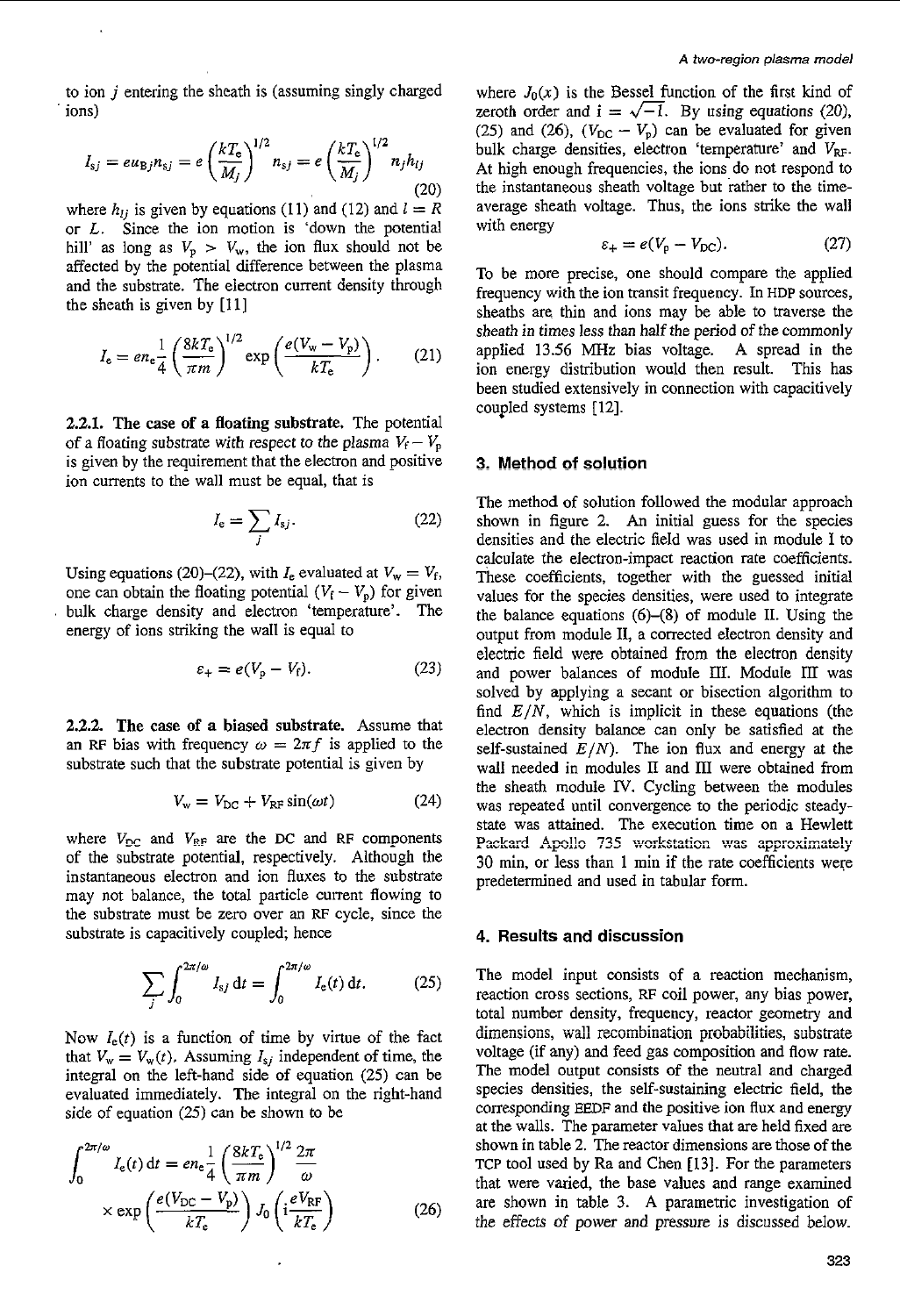|  |  | Table 2. Parameters that were held constant. |  |  |  |
|--|--|----------------------------------------------|--|--|--|
|--|--|----------------------------------------------|--|--|--|

| Term                                                     | Symbol           | Value                  |
|----------------------------------------------------------|------------------|------------------------|
| CI volume recombination ( $\text{cm}^6 \text{ s}^{-1}$ ) | K <sub>ur</sub>  | $1.14 \times 10^{-32}$ |
| lon-ion recombination ( $cm3 s-1$ )                      | ki               | $5.0 \times 10^{-8}$   |
| Radius (cm)                                              | R                | 15                     |
| Length (cm)                                              |                  | 6                      |
| Gas temperature (K)                                      | $\tau_{\rm gas}$ | 500                    |
| Substrate area (cm <sup>2</sup> )                        | A.,              | 315                    |
| Remaining wall area (cm <sup>2</sup> )                   | A٥               | 1664                   |

|  |  |  |  |  |  |  | Table 3. Base parameter values and the ranges examined. |
|--|--|--|--|--|--|--|---------------------------------------------------------|
|--|--|--|--|--|--|--|---------------------------------------------------------|

| Term                                             |          | Symbol Base value      | Range examined                               |
|--------------------------------------------------|----------|------------------------|----------------------------------------------|
| Power (W)                                        |          | 300                    | 300-1000                                     |
| Flow rate (sccm)                                 | Q,       | 200                    |                                              |
| Neutral species density (cm <sup>-3</sup> )      | 'N       | $1.93 \times 10^{14}$  | $9.65 \times 10^{13} - 7.72 \times 10^{14}$  |
| Gas pressure (mTorr)                             |          | 10                     | $5 - 50$                                     |
| Ion-neutral collision cross section $\rm (cm^2)$ | $\sigma$ | $1.20 \times 10^{-14}$ | $4.0 \times 10^{-15} - 3.90 \times 10^{-14}$ |
| CI wall reaction probability                     |          | 0.0082                 | 0.10                                         |

Although a time-dependent periodic steady state was obtained as part of the solution, the time-average values are shown for most quantities, since these can be directly compared with experimental data. In the results shown below, the base case values were used (table **3)** unless noted otherwise. All results were obtained without substrate bias.

Figure 3 shows the time-dependent atomic chlorine ionization coefficient  $k_{i,CI}$  together with the mean electron energy  $\langle \varepsilon \rangle$  for a sinusoidal electric field with amplitude 1000 Td **(RMS** value 707 Td), which is in the range of values obtained for the self-sustaining field (see below). This result was obtained for a 95% Cl and 5%  $Cl<sub>2</sub>$  mixture. At a pressure of 10 mTorr (figure  $3(a)$ ), the EVDF is out of phase with respect to the electric field. This is reflected in the phase shift between  $k_{i,Cl}$  (also  $\langle \varepsilon \rangle$ ) and the field. At a pressure of 100 mTorr (figure **3(6)),**  the EVDF is nearly in phase with the field. Also, the field can couple energy to the electrons more efficiently because of there being more randomizing collisions at 100 mTorr (Joule heating). This is reflected in the higher electron energy, as compared with that at 10 mTorr, for the same field strength. Another characteristic drawn from figure 3 is the degree of modulation of the electron swarm parameters. At low pressures, the modulation is much less, because the EVDF does not have a chance to 'follow the field'.

#### **4.1.** The effect **of power**

The mole fraction of atomic Cl depends on the wall recombination probability  $\gamma$ . For low  $\gamma$  (the base case value was set to  $\gamma = 0.0082$  [10], which corresponds to a first-order rate coefficient of  $k_{sr} = 110$  cm s<sup>-1</sup>, see equation (IO)), the amount of C1 is very high even at low power densities. For instance, at 300 W power  $(0.071 \text{ W cm}^{-3})$ , the C1 mole fraction exceeds 0.8. At low pressure, volume recombination of atomic chlorine is negligible. Under the conditions studied, the flow loss time constant is also long. Since wall recombination is also weak in this case, atomic chlorine builds up to a high steady-state value. For higher values of *y*   $(\gamma = 0.1 \text{ or } k_{sr} = 1340 \text{ cm s}^{-1})$ , see the broken line in figure 4), wall recombination causes the CI mole fraction to drop considerably. Of course, in the presence of etchable material (such as silicon or aluminium) the chlorine density will be even lower. Figure 4 also shows the effect of using a different cross section for the ionmolecule (atom) collisions.

A comparison of the charged species' densities is made in figure 5. The dominant ion is  $Cl<sup>+</sup>$ , which is consistent with the very high degrees of dissociation achieved in the system. The density of the molecular  $Cl<sub>2</sub><sup>+</sup>$  ion is 2–15 times lower. The negative ion density is lower than the electron density above power levels of about 300 W. This is in contrast to higher pressure  $($ 100 mTorr)  $Cl<sub>2</sub>$  discharges, for which the negative (and positive) ion density is orders of magnitude higher than the electron density 19,101. High-pressure discharges in  $Cl<sub>2</sub>$  are strongly electronegative, whereas, at low pressure and high power density, the chlorine discharge becomes only moderately electronegative. The negative ion density decreases with increasing power as the gas becomes dissociated further. At the same time, the electron density increases, making the discharge less and less electronegative as the power is increased. The plasma density increases almost linearly with increasing power. Similar findings were reported by Lee *et al* [6] for an oxygen discharge.

Figure 6 shows the total (atomic plus molecular) ion flux bombarding the substrate electrode as a function of power. As the ion-molecule collision cross section is increased, the total flux decreases. The wall recombination coefficient of atomic chlorine does not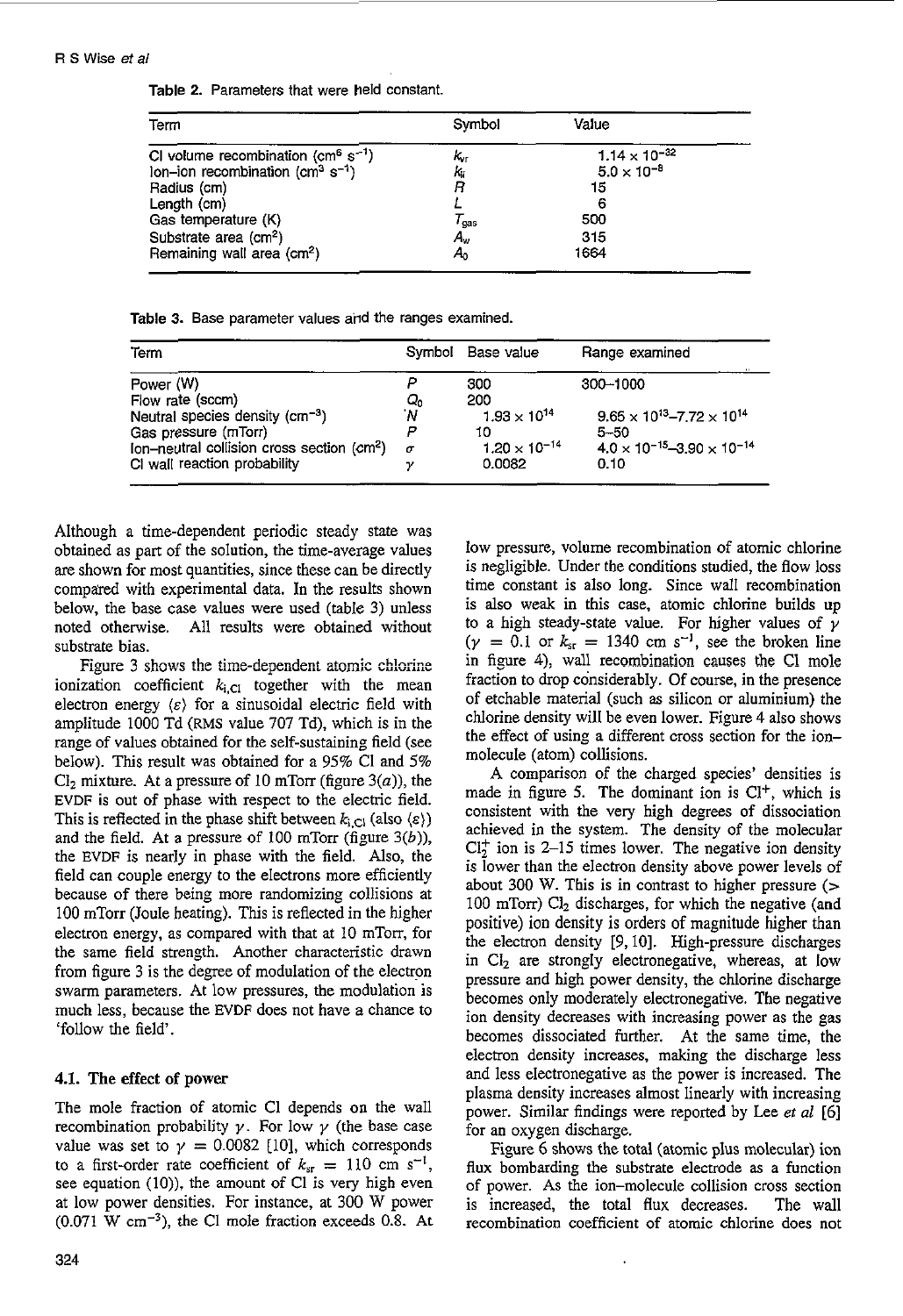

**Figure 3.** The applied electric field to neutral density ratio *EIN* (Td, top). mean electron energy (eV, middle), and atomic chlorine ionization rate coefficient (cm3 **s-',** bottom), **for** (a) **10** mTorr and *(b)* **100** mTorr. The gas composition was 95% CI and **5% Clz.** 

seem *to* have an appreciable effect **on** the total ion **flux.** However, the individual ion fluxes (not shown) are indeed affected. Ra and Chen [I31 reported relative values of ion current density as a function of power in **a** Lam TCP-9600 reactor. The data are within a factor of two of the predicted values.

This agreement is considered satisfactory, given the fact that **no** rate coefficients were adjusted (the wall recombination coefficient  $\gamma$  is the only unknown, but the total ion flux is insensitive to  $\gamma$ ), and the ion **flux** measurements (by Langmuir probes) are probably correct to within a factor of two.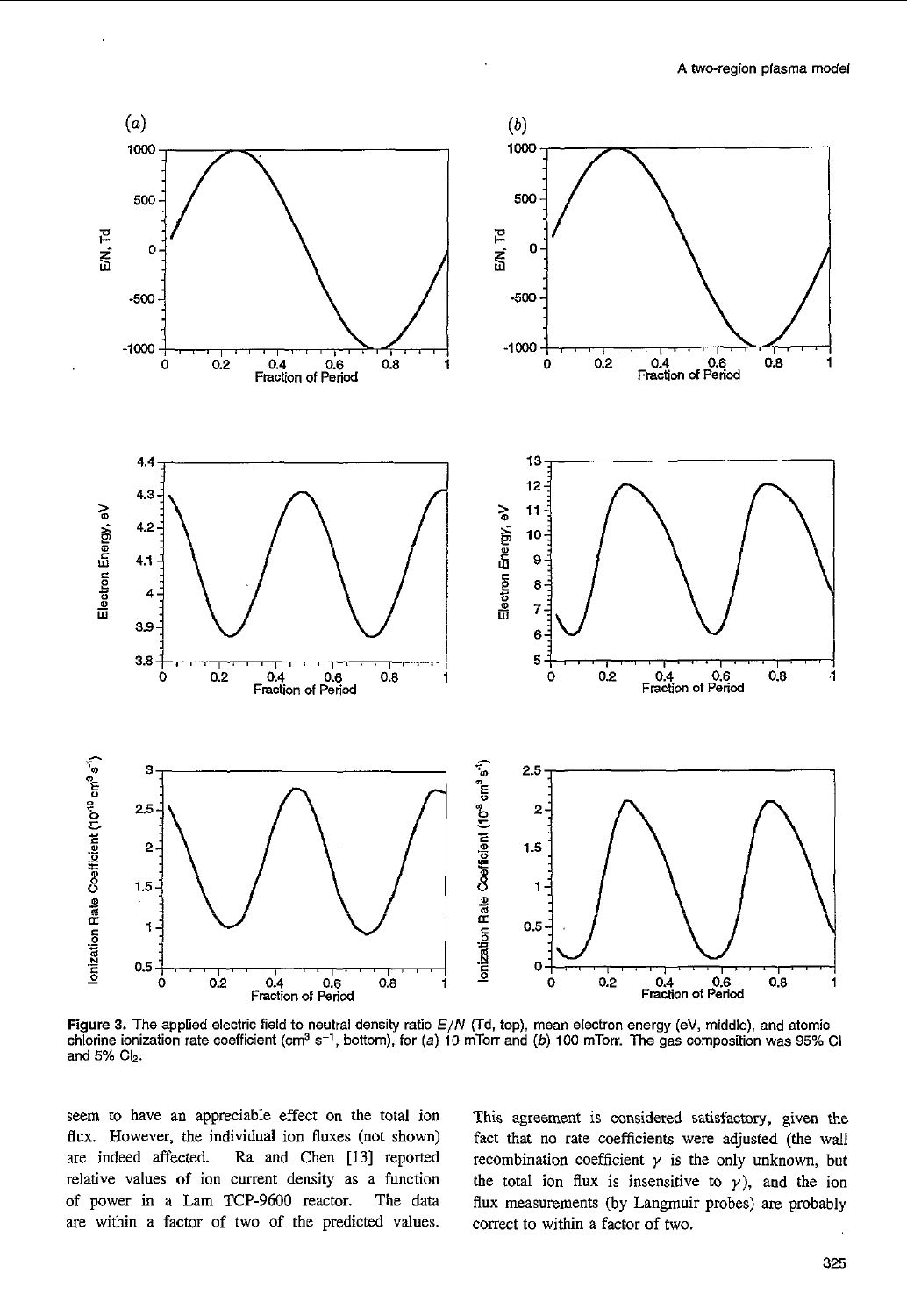

Figure **4.** The atomic chlorine density as a function *of* power for various ion-neutral collision cross sections. **A** case with wall recombination rate coefficient *of* 1340 cm **s-'**  is also shown. Other parameters are at their base values (table **3).** 



**Figure 5.** Electron, positive and negative ion densities **as** a function of power. Other parameters are at their base values (table **3).** 

Over the range of power studied (300-1000 W), **4.2.** The effect **of** pressure the self-sustaining electric field to neutral density ratio The electron and ion densities as a function of pressure  $E/N$  decreased from 690 to 670 Td (RMS value). The<br>weak dependence of the sustaining field on power is<br>understood for a system based on a single-step ionization<br>energy drops with increasing pressure causing a drop

energy drops with increasing pressure, causing a drop mechanism. **in** the ionization rate. Also, attachment to molecular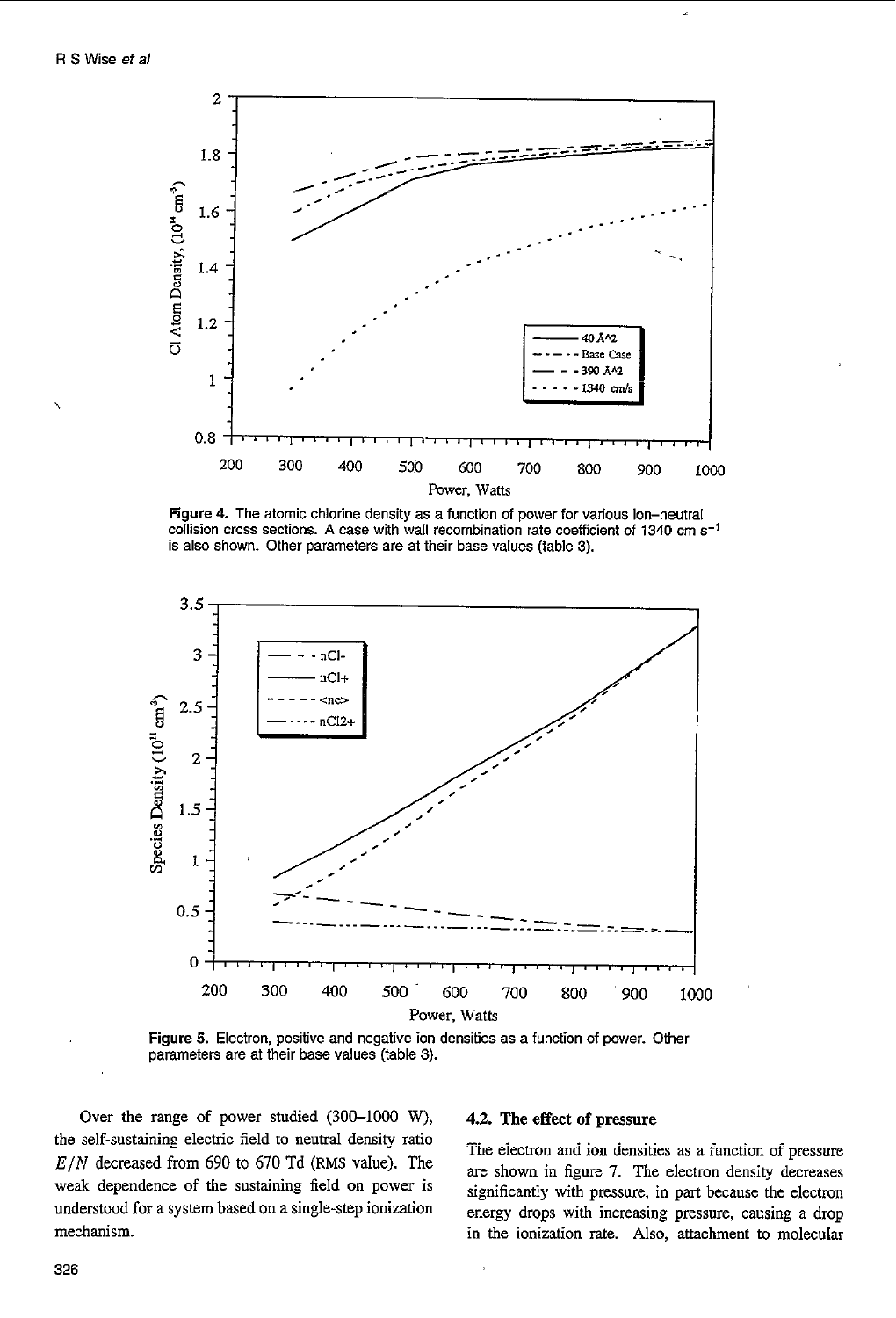

Figure 6. The ion current density as a function of power for various ion-neutral collision cross sections. Other parameters are at their base values (table **3).** Data *of* Ra and Chen **[I31** are shown by crosses.



gas number density. Other parameters are at their base values (table **3).** 

chlorine becomes progressively more important as pressure increases. The negative ion density increases with pressure and exceeds the electron density beyond  $6 \times 10^{14}$  cm<sup>-3</sup>, under the conditions examined. Thus the degree **of** electronegativity of the discharge increases with pressure. The ion density (especially the total ion density) is rather insensitive to pressure, although the ion **flux** does decrease with pressure (figure **8).** The data of Ra and Chen **[13]** are again in satisfactory agreement with the calculation. A similar trend was observed by Patrick *et al* [14].

The self-sustaining  $E/N$  (RMS value) is shown in figure 9 as a function of pressure. **A** dramatic drop in *E/N* is observed as pressure increases. At low pressures, it is very difficult to couple energy into the electron gas through collisional heating just because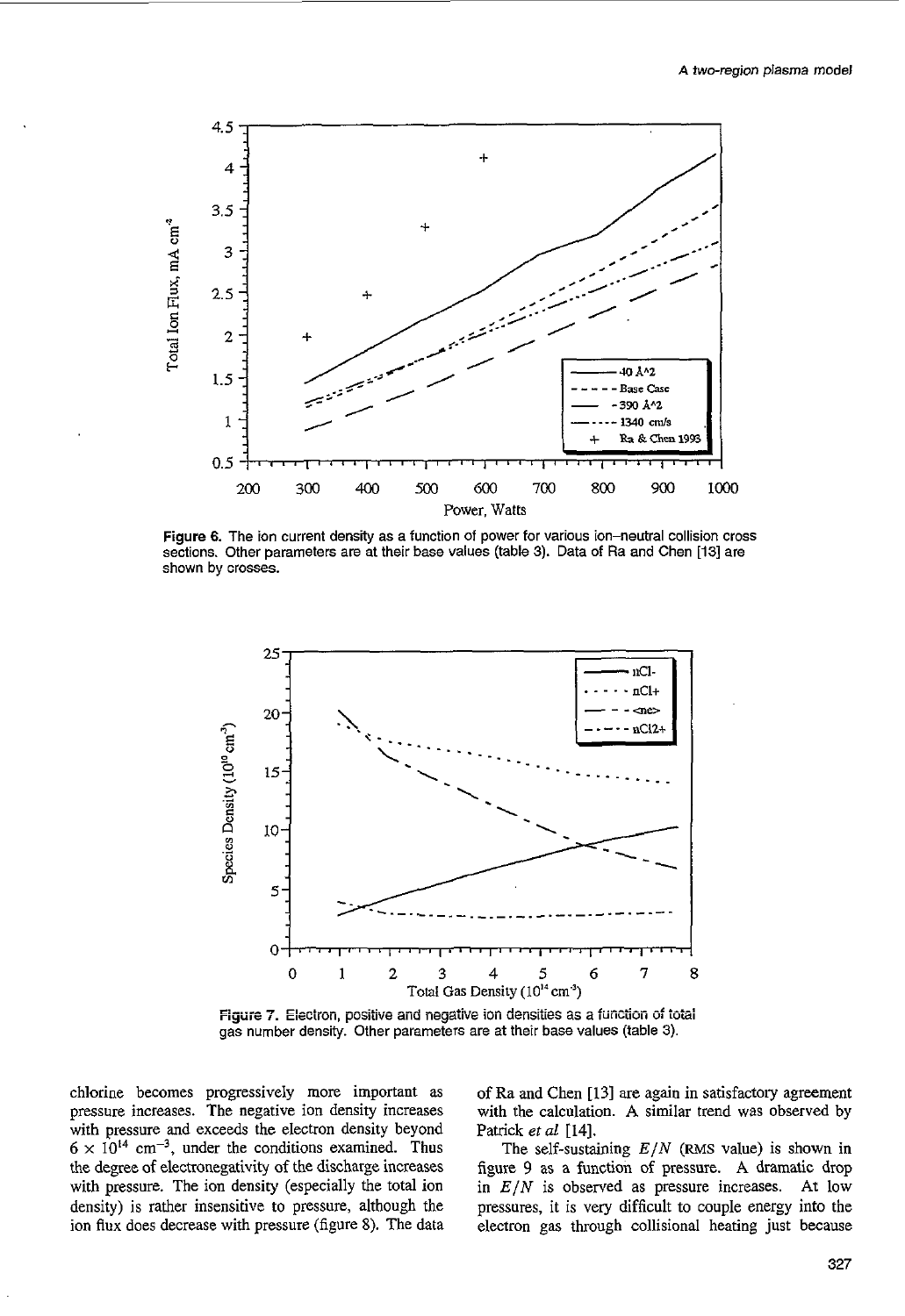

**Figure 8.** The ion flux as a function of total gas density for various ion-neutral collision cross sections and for a power of 600 **W.** Other parameters are at their base values (table **3).** Data of Ra and Chen **[13]** are shown **by** crosses.



Figure 9. The self-sustaining electric field (RMS value) as a function of total gas density. Other parameters are at their base values (table 3).

there are very few collisions of the electrons with the background gas. This is manifested in the large phase shift between the applied field and the electron energy (see figure *3(a)).* The discharge acts as an inductor. **A**  very large electric field is then required to impart enough energy to the electrons to produce ionization **to** sustain the discharge. **As** the pressure increases, more coiiisions between electrons and the gas facilitate energy transfer to the electrons, making the discharge less inductive and more resistive. The phase shift between the field and the electron energy becomes smaller (see figure *3(6)).*  **A** smaller *E/N* is then necessary in order to sustain the discharge. In addition, as pressure increases, the charge **flow** to the walls decreases. Thus, the ionization rate required to sustain the discharge decreases. The selfsustaining *E/N* decreases correspondingly.

Collisionless heating in a spatially varying electric field may become important at low pressures [15, 16]. Of course, this heating mechanism cannot be captured by the spatially average model of the bulk plasma. The result of collisionless heating can be thought of as an increase in the *effective* electron-neutral species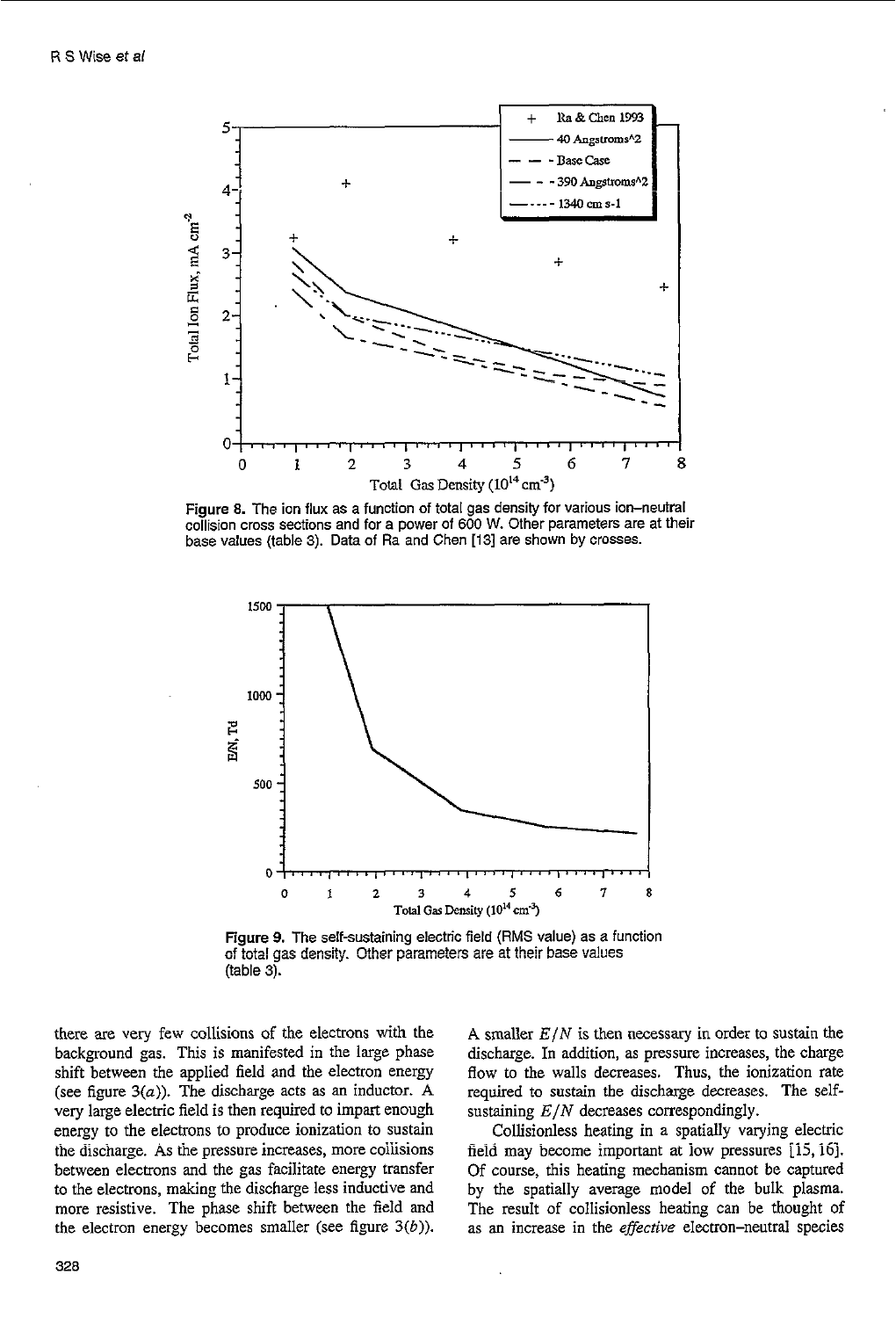

Figure 10. The atomic chlorine density as a function of total gas density for two values of the wall recombination rate coefficient. Other parameters are at their base values (table 3).



Figure 11. The ion flux as a function of total gas density for two values of the wall recombination rate coefficient. Other parameters are at their base values (table 3).

collision frequency [16]. Thus, at low pressures, the actual electric field required to sustain the discharge will be lower than that predicted by figure 9.

# 4.3. The effect of wall recombination

The effect of the wall recombination probability on the Cl atom density as a function of power is shown in figure 4. Figure 10 shows that the Cl atom density increases with total gas density. This is because of the availability of more molecules to be dissociated. For low values of the wall recombination probability  $\gamma$ , the gas is greatly dissociated into atoms. However, the Cl atom mole fraction can be less than 0.2 for high values of  $\gamma$ . Under these conditions the dominant neutral species is  $Cl<sub>2</sub>$  and the negative ion density far exceeds the electron density. Figure 11 shows the atomic and molecular ion flux also as a function of total gas density. The molecular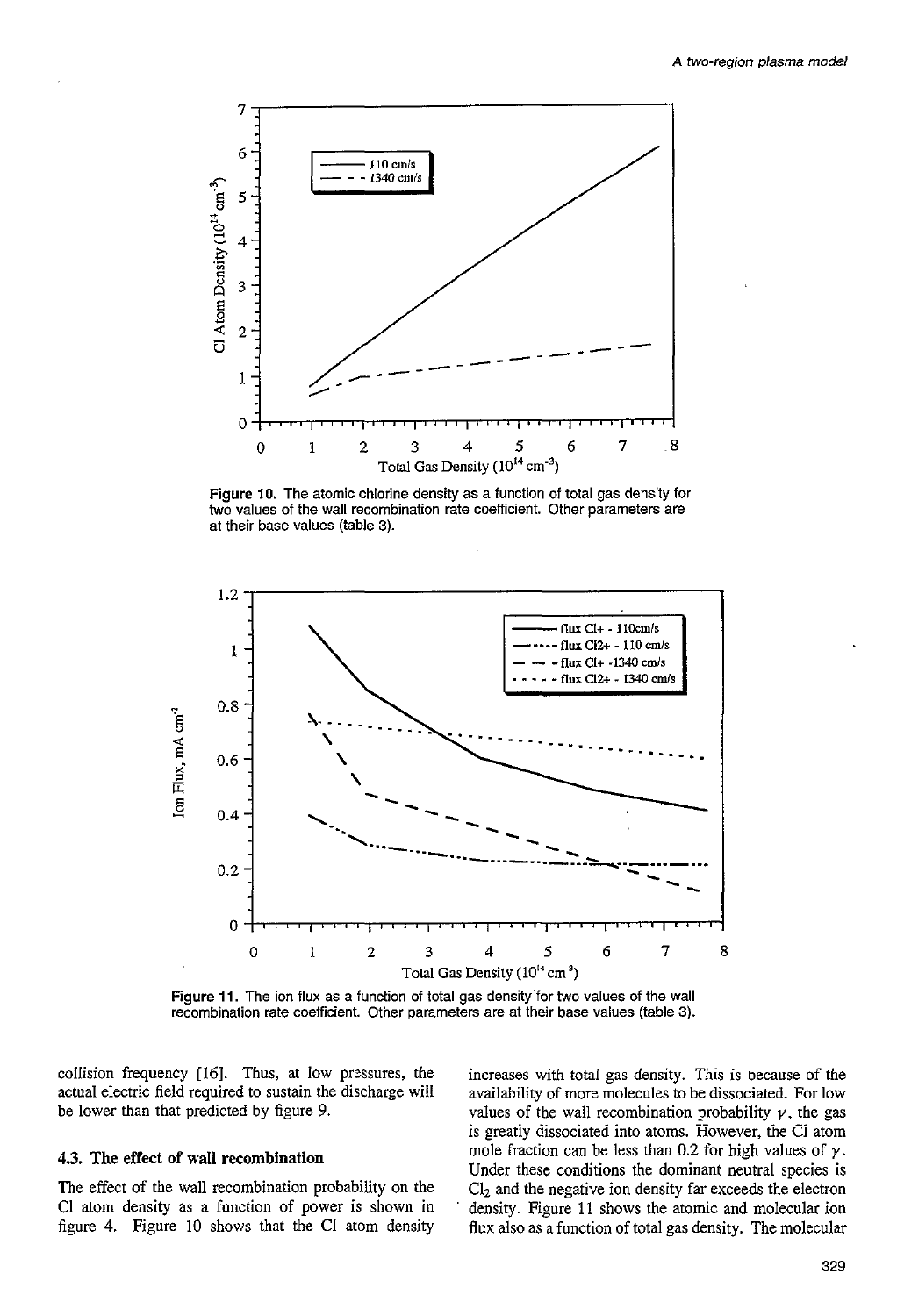ion flux dominates at higher pressures and higher wall recombination probabilities.

# **4.4.** The effect **of** metastable atoms

Metastable chlorine atoms, Cl", need to be examined since CI may be the dominant neutral species under conditions of high power and low pressure. The conditions of high power and low pressure. importance of  $Cl^*$  was examined by the addition of a species density balance for a lumped metastable state to the rest of the equations. Metastable atoms were produced by excitation from ground state C1 atoms; they were lost by ionization and diffusion to the reactor walls. Appropriate modifications to the atomic chlorine balance (equation *(6)),* electron density balance (equation (14)) and power balance (equation (17)) were also made. The excitation and ionization cross sections were estimated based on the shape of the corresponding ground state cross sections, but shifted by the energy of the metastable levels. A limited number of **runs** showed that metastable species did not have a significant effect on the plasma gas composition. This may be due to the rather low energy content of the Cl metastable species combined with the high values of *E/N* found in HDP sources. Under these circumstances direct ionization from the ground state dominates over two-step ionization through the metastable level. **A** Similar conclusion was reached by Lee **et** *a1 [6]* regarding the influence **of** metastable oxygen atoms in a HDP oxygen system. Metastable species have been found to have a dramatic effect in relatively high pressure (greater than a few hundred milli-Torr) argon discharges [17,18].

# **5. Summary**

A two-region model of a low-pressure, high-density pIasma was developed using a modular approach. A spatially uniform (zero-dimensional) model of the bulk plasma was coupled to an analytic model for a collisionless sheath. The time-dependent electron velocity distribution function and associated rate coefficients were calculated by a dynamic Monte Carlo (DMC) algorithm. By decoupling the heavy (neutral species, ions) from the light (electrons) species equations, the vastly disparate time scales of the problem were handled in a computationally efficient manner. The model requires as input the reaction mechanism and pertinent reaction cross sections, the reactor geometry and operating conditions. The output of the model is the density of neutral and charged species, the EVDF and the flux and energy of positive ions bombarding the walls.

The model was applied to a chlorine discharge sustained in a HDP reactor. The results of the simulation can be summarized as follows.

(i) For small values of the wall recombination probability  $\gamma$  of Cl atoms, the molecular gas dissociation is very high. Correspondingly, the dominant positive ion is Cl<sup>+</sup>. For high values of  $\gamma$ , the dominant positive ion is  $CI<sub>2</sub>$ <sup>+</sup>.

(ii) The total (atomic plus molecular) ion flux bombarding the wall is insensitive to the value of  $\nu$ . but is somewhat dependent on the cross section for ionmolecule (atom) collisions. The total ion flux increases with power, but decreases with pressure in the range studied.

(iii) The electron and positive ion densities increase almost linearly, but the negative ion density drops with power. **As** pressure increases, the electron density decreases, the negative ion density increases and the total positive ion density remains almost constant.

(iv) In contrast to high-pressure, low-density chlorine discharges, which **are** strongly electronegative, the lowpressure HDP is only moderately electronegative. The discharge becomes more electronegative on decreasing the power, increasing the pressure or increasing  $\nu$ .

(v) The self-sustaining electric field is a weak function of power, but decreases strongly with increasing pressure.

(vi) Metastable chlorine atoms appear to have no significant effect on the plasma chemistry under lowpressure, high-density conditions.

Model predictions were compared with experimental data on ion flux as a function of pressure and power in a Lam TCP 9600 tool. The agreement was deemed satisfactory considering that **no** adjustments were made in any model parameters and that the experimental data are uncertain to within a factor of two. The only variable parameters in the model are the ion-neutral species collision cross section and  $\gamma$ . The former has a rather minor effect on the ion flux (varying the cross section by an order *of* magnitude changes the flux by only about  $75\%$ ). smaller effect. It is interesting to note that the Bohm velocity used to calculate the ion flux (equation (20)) is applicable for an electropositive plasma. The chlorine plasma is moderately electronegative, yet the model provides reasonable quantitative predictions of the ion flux. However, detailed two-dimensional calculations of a chlorine HDP have shown that the negative ions accumulate near the maximum of the plasma potential, and their density is very low near the plasma-sheath interface. Under these conditions, the Bohm velocity based on an electropositive plasma may be a reasonable approximation.

Results presented in this paper have been for an 'empty' reactor without a silicon wafer present. Later studies will address the problem of polysilicon etching using a TCP reactor. Capacitive coupling can be included by adding the extra power given to the electrons by the oscillating sheath (most of the power is used to accelerate ions). Also, the model formulation is sufficiently general to incorporate more complex gas chemistries. In particular, mixed gas (such as  $Ar-Cl_2$ ) discharges are of interest due to their importance in semiconductor fabrication. Finally, application of the model to ECR discharges is easier since the EEDF does not respond to the microwave field. For this case one does not need to solve for the time-dependent EVDF or any timedependent balance equations.